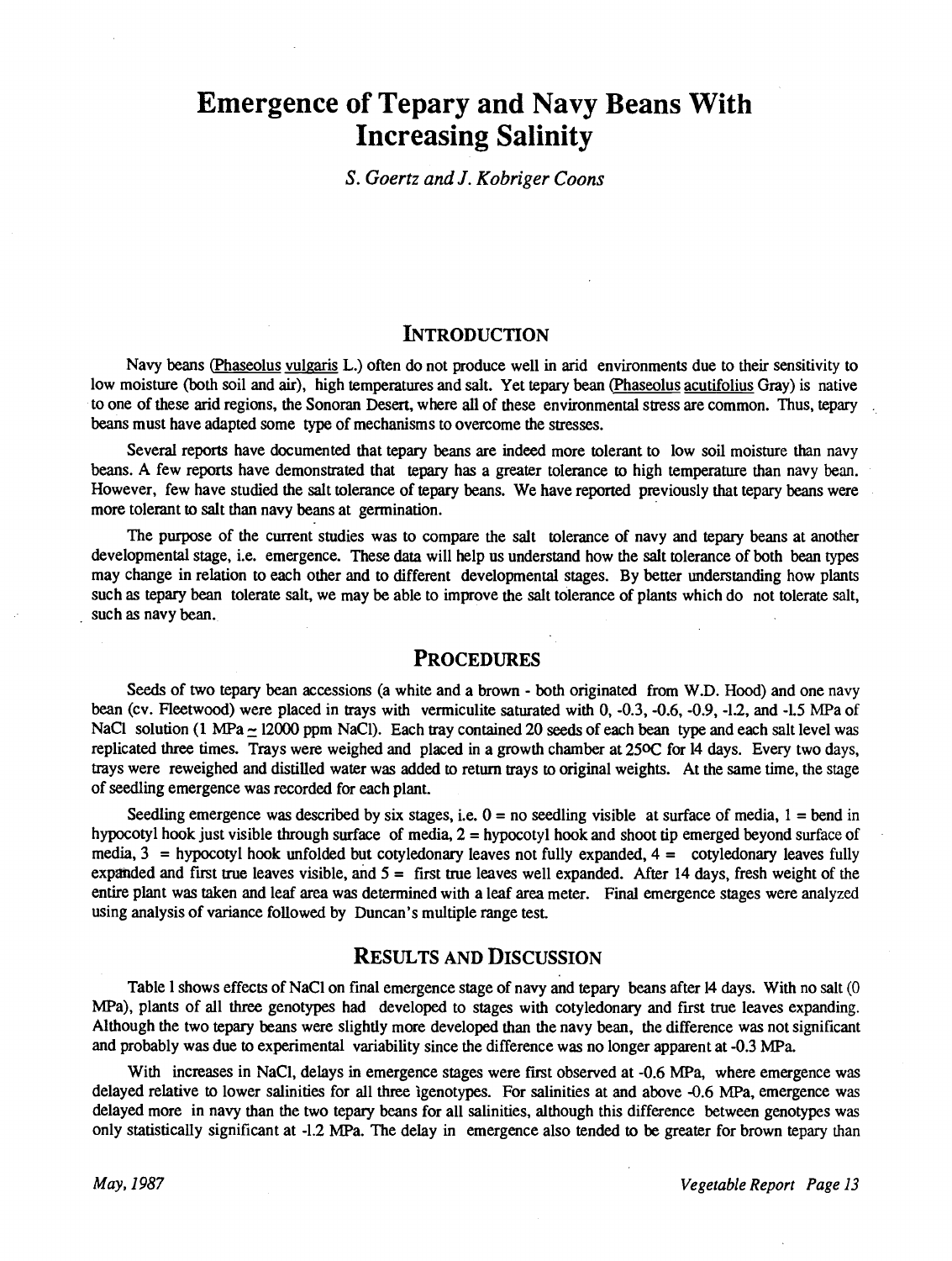white tepary beans, although the differences between these two was never statistically significant. Thus, with increases in salt, decreases in emergence were observed for all cultivars, but the decreases were greater for navy than for tepary beans.

Table 2 shows effects of NaC1 on leaf area of the three genotypes after 14 days. The highest salinity shown is -0.9 MPa because no leaves emerged to measure their areas at the two higher salinities. With no salt (0 MPa), navy had a much greater leaf area than the two tepary beans. Little change in leaf area was noted for any of the genotypes with an increase in salinity to -0.3 MPa. However, with further increases in salinity to -0.6 MPa and - 0.9 MPa, decreases in leaf area were observed for all three genotypes. At -0.6 MPa, leaf areas were reduced more for brown tepary and navy than for white tepary beans (i.e. 59 and 55 vs. 72%). However, at -0.9 MPa, leaf area was reduced more for navy than for white or brown tepary beans (i.e. 16 vs. 28 and 24%). Thus leaf area was decreased for all genotypes as NaC1 was increased, although the magnitude of the decrease differed. The effects were least for white tepary bean, greatest for navy bean, and intermediate for brown tepary bean, whose response relative to other genotypes depended on the NaC1 level.

Table 3 shows effects of NaC1 on fresh weight of the three genotypes after 14 days. As for leaf area, the two higher salinities are not reported. At 0 MPa, fresh weight of navy beans was somewhat higher than those of the two tepary beans, although the difference was not great. At -0.3 MPa, a slight increase in fresh weight was observed for navy bean while those of the two tepary beans remained the same. With an increase in NaCI to -0.9 MPa, fresh weight of the brown tepary bean is decreased more than that of the white tepary and navy bean (i.e. 68 vs. 88 and 95%). However, with a further increase to -0.9 MPa, all three genotypes show fresh weights which are 51 to 59% of the fresh weight found at 0 MPa. Thus, although navy beans appear to have a higher fresh weight than tepary beans at the lower salinities, their fresh weights are very similar at the highest salinity.

In summary, tepary beans are more tolerant to NaC1 than navy beans. Emergence stages and leaf areas gave a consistent evaluation of relative salt tolerance between genotypes at all salinities, whereas fresh weight did not. Further studies are being done to compare salt tolerances of these three genotypes at later developmental stages and in field conditions. However, it appears that tepary beans are more salt tolerant than navy beans and are a potential source of salt resistance for use in bean improvement programs. We are currently attempting to identify specific mechanisms which might be used as markers to identify salt tolerance.